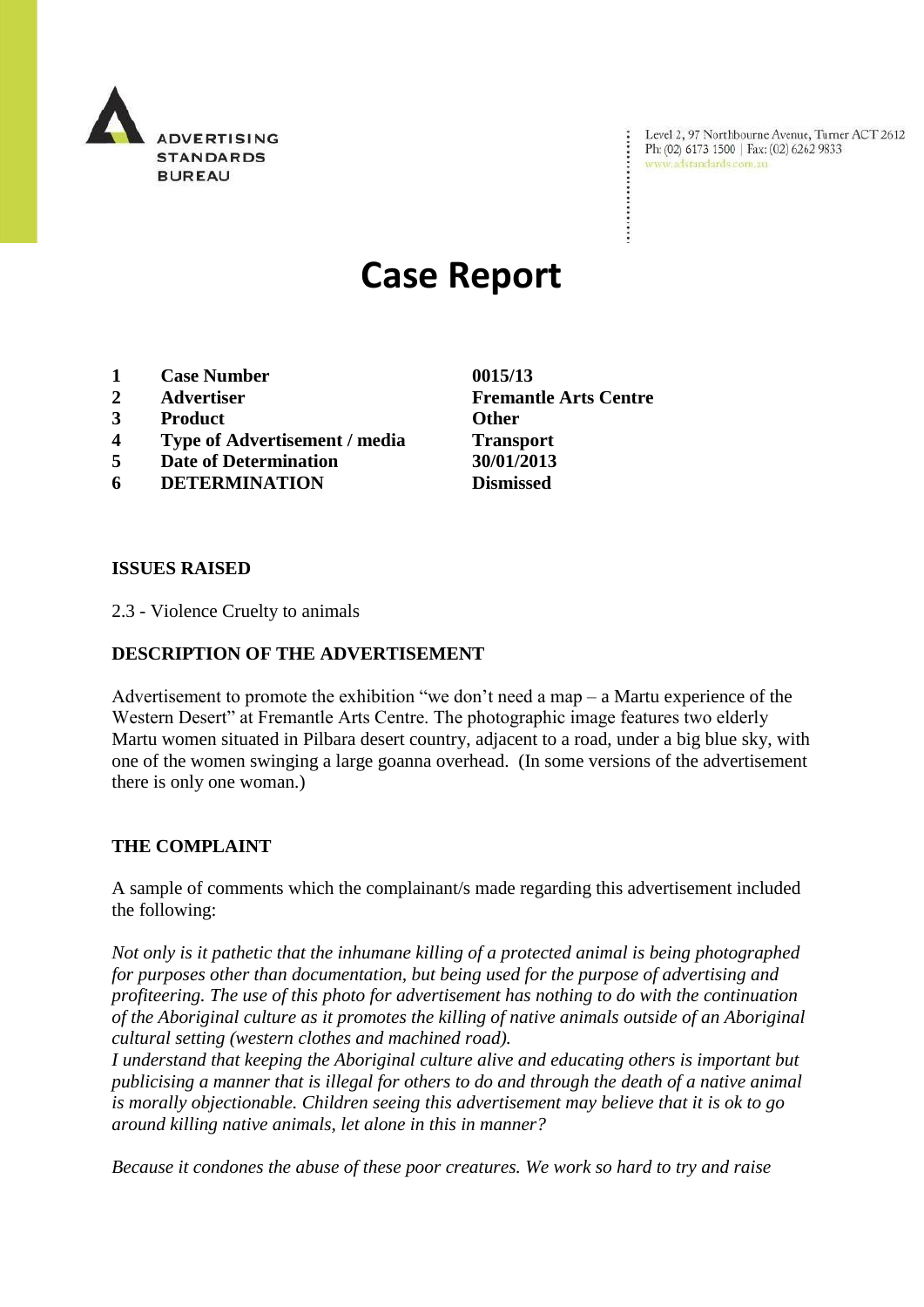*awareness against animal cruelty - and abuse against living creatures. Bungarras are lovely reptiles.*

*I contacted the Fremantle Arts Centre about it and said how concerned and offended I was, along with others that have also seen this ad. But they said that it's art because it's how Aboriginals live.*

*Just because it's the way a person lives does not make animal / reptile abuse acceptable. I'm not sure if I'm the only person who has complained about this. But I've certainly spoken to others who have said they were offended and upset when they saw this advertisement. I could understand if it were a campaign showing the abuse of animals / reptiles to to stop this abuse and raise awareness. But when it's promoted as art, for the benefit of the Fremanltle Arts Centre - that's just plain disturbing and wrong.*

*Every time I see this advert, i have chills running down my spine. The sheer fact the "cruelty to animals" is depicted in this advert, totally shocks me that it was even passed by the Billboard and Bus advertising companies. It's also not a good image to have in the public eye, where children are exposed to "animal cruelty" and children may think that, it's except able behavior to handle animals in this way.*

# **THE ADVERTISER'S RESPONSE**

Comments which the advertiser made in response to the complainant/s regarding this advertisement include the following:

*The purpose of the advertisement is to raise public awareness and build visitation to the exhibition "we don't need a map, a Martu experience of the western desert" (WDNAM) at Fremantle Arts Centre 17 November 2012 to 20 January 2013.*

*The advertisement appeared on public buses, on billboards, in newspapers, on printed flyers in and around Perth and on the FAC web-site. The image from the advertisement appears in the exhibition and in the full-colour publication.*

*WDNAM is a project presented by Fremantle Arts Centre in partnership with two Martu arts and cultural organisations based in Newman (WA), Martumili Artists and Kanyirninpa Jukkurpa (KJ). All three partners are not-for-profit organisations. WDNAM is not a profit making project and has been presented via funding and subsidy, with free entry to the public.*

*The Martu people are the traditional owners of a large segment of the Western Desert, Western Australia, west of Newman stretching east to the Canning Stock Route and beyond. The Martu people still live on their traditional country and their traditional cultural practises, including care for and management of the land, continue to this day.* 

*The key curatorial premise of WDNAM was to enable the Martu to present their story, and living culture in the way that they wanted to – that this was not a project with heavy curatorial gate-keeping by the "presenting" institution, which is typical of many contemporary visual arts projects. Consequently all major decisions including the key marketing image were suggested or approved by the Martu mob, transacted via their relationship with KJ and Martumili.*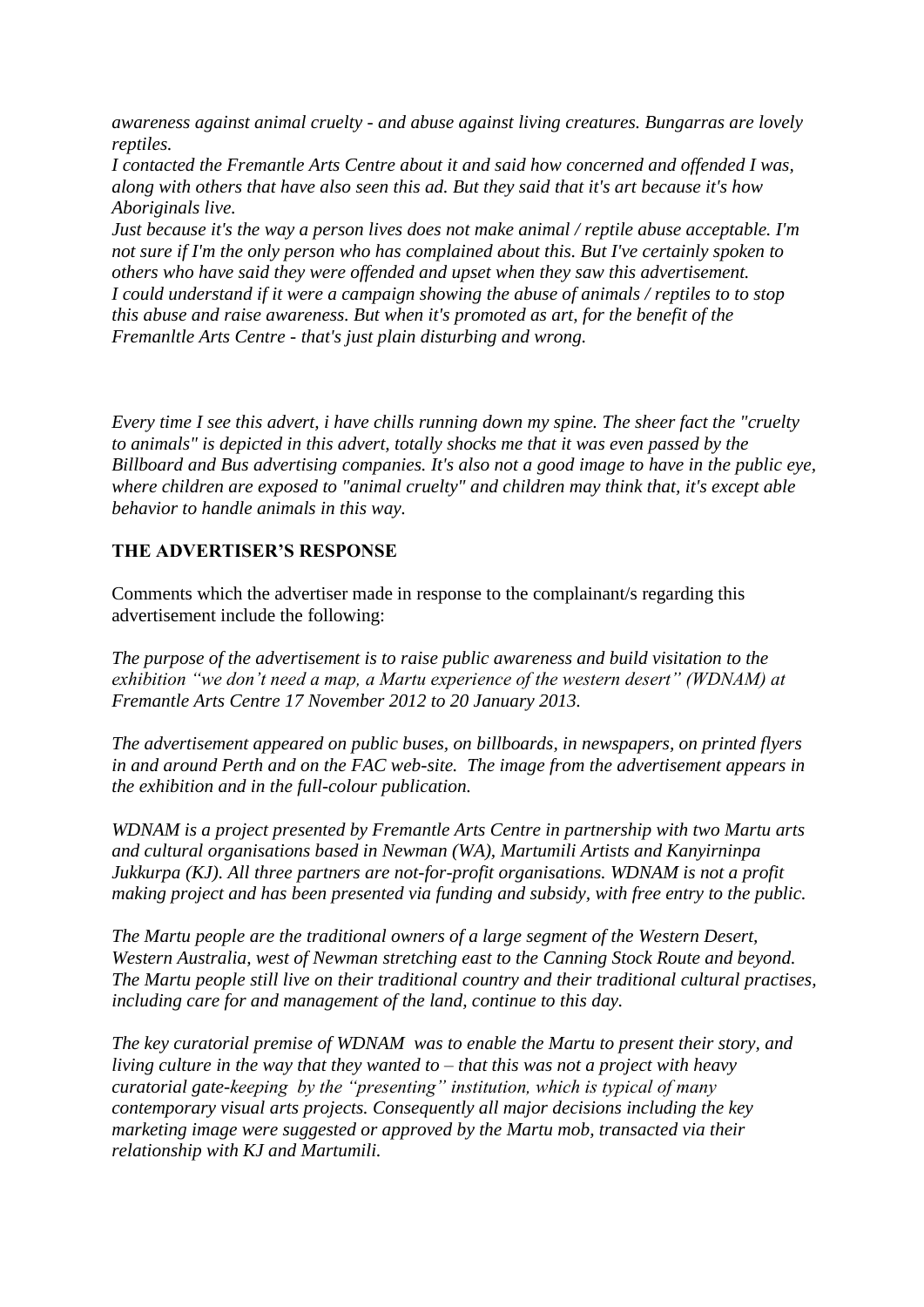*The goanna image was chosen because it symbolises and reflects a key fact of Martu life and represents some of the key content in the exhibition: the image is included in the exhibition and a substantial work, Still Walking Country a video by Lynette Wallworth, documents and presents a group of elderly Martu women hunting goanna in the Western Desert in this traditional way.*

*At the planning stage when we questioned the Martu mob that non Martu may have a negative reaction because "some white fellas might think it is cruel to chase a lizard, swing it around to kill it and eat it". Their response was "this is how Martu people have hunted for thousands of years, that animal walked around free, we catch him and kill it straight away and eat it. It feeds lots of people and its good healthy food. We don't kill animals that we aren't going to eat".*

*Commentary on AANA Code of Ethics*

*It would appear in this scenario that the only relevant code to consider is;*

*2.3 Advertising or Marketing Communications shall not present or portray violence unless it is justifiable in the context of the product or service advertised.*

*The goanna image was chosen because it directly and fundamentally presents the themes and context of the exhibition and the content of the project. It is in no way gratuitous or irrelevant to the project.* 

*The image of two elderly Martu women hunting in the Western Desert, adjacent to a road, under a big blue sky, with one of the women swinging a large goanna overhead, in a snap shot presents this larger context – the quest for traditional life and practise ( the hunting), to coexist with the reality of the modern world (the road).*

*APN Outdoor*

*The billboard and bus advertising campaign was booked via APN Outdoor, Perth office.*

*Conscious of the possible breach of AANA Code of Ethics 2.3 APN Outdoor subjected the design work to their internal assessment process and approval was given.*

# **THE DETERMINATION**

The Advertising Standards Board ("Board") considered whether this advertisement breaches Section 2 of the Advertiser Code of Ethics (the "Code").

The Board noted the complainants' concerns that the advertisement features confronting images that are alarming and not suitable for viewing by children.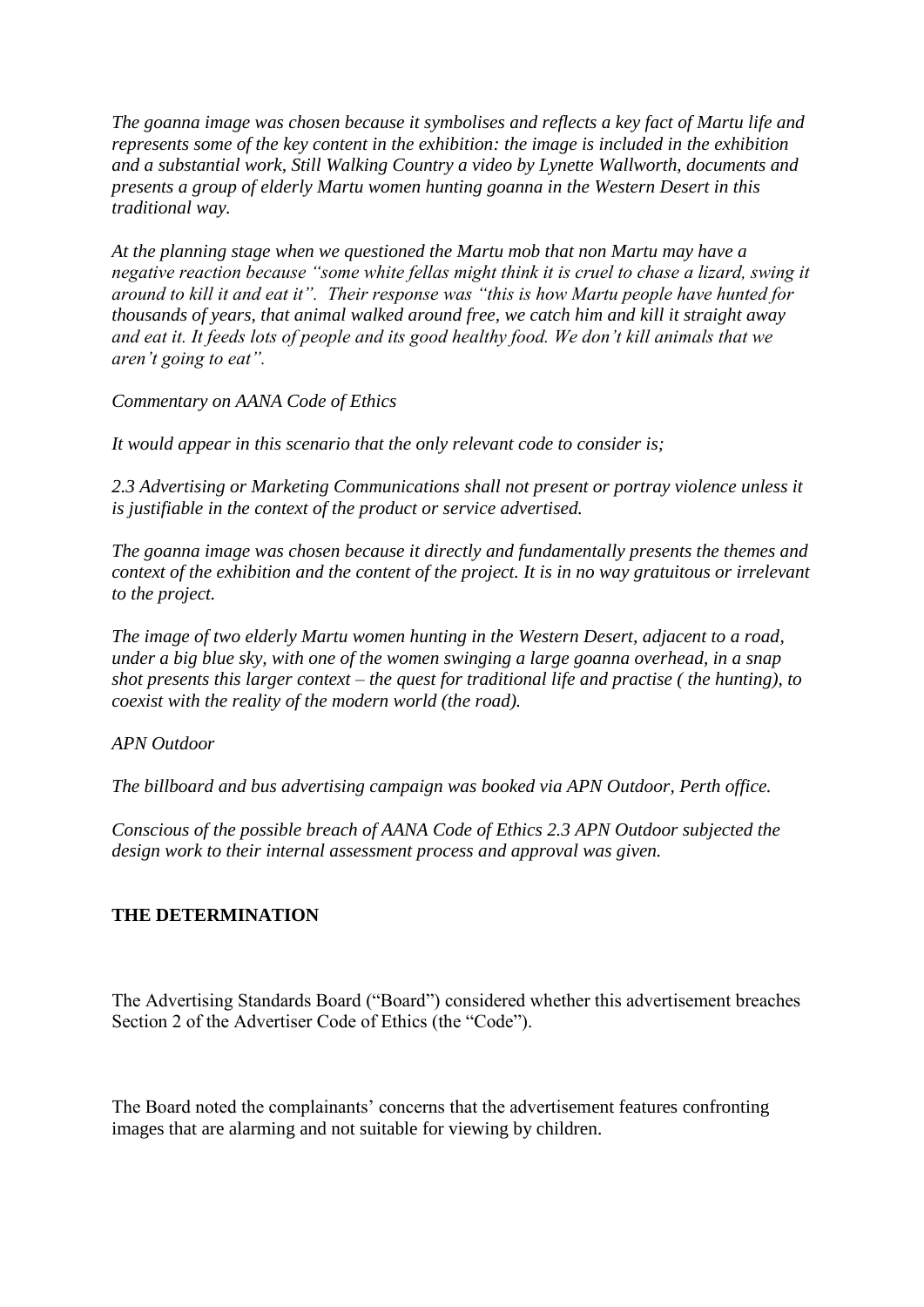The Board viewed the advertisement and noted the advertiser's response.

The Board considered whether the advertisement was in breach of Section 2.3 of the Code. Section 2.3 of the Code states: "Advertising or Marketing Communications shall not present or portray violence unless it is justifiable in the context of the product or service advertised".

The Board noted that the purpose of the advertisement is to raise public awareness and build visitation numbers to the exhibition "we don't need a map, a Martu experience of the western desert" (WDNAM) at Fremantle Arts Centre 17 November 2012 to 20 January 2013.

The Board noted that the advertisement features two elderly Martu women situated in Pilbara desert country, adjacent to a road, under a clear blue sky, with one of the women swinging a large goanna overhead with the intent of killing the animal for food. The advertisement is to promote the exhibition "we don't need a map – a Martu experience of the Western Desert" at Fremantle Arts Centre.

The Board noted that the image used reflects indigenous culture in a fair and balanced way and the depiction of the imminent death of the goanna is an accurate and realistic portrayal of how animals are killed and that the image accurately reflects the most humane, quick and effective method used by Aboriginals to kill a goanna.

The Board noted the advertiser's response that the goanna image was chosen because it symbolises and reflects a key fact of Martu life and represents some of the key content in the exhibition and is relevant to the product being advertised ie: the exhibition.

The Board noted that in the past it has dismissed complaints relating to advertisements around animal welfare or animal abuse which have contained confronting and sometimes graphic imagery and that in almost all of those cases, the Board has recognised that the message of the advertiser does require a degree of confronting material to be shown or suggested.

In this instance, the Board considered that the image is an accurate representation of traditional practices of hunting and gathering food and does not reflect a particular message around animal cruelty.